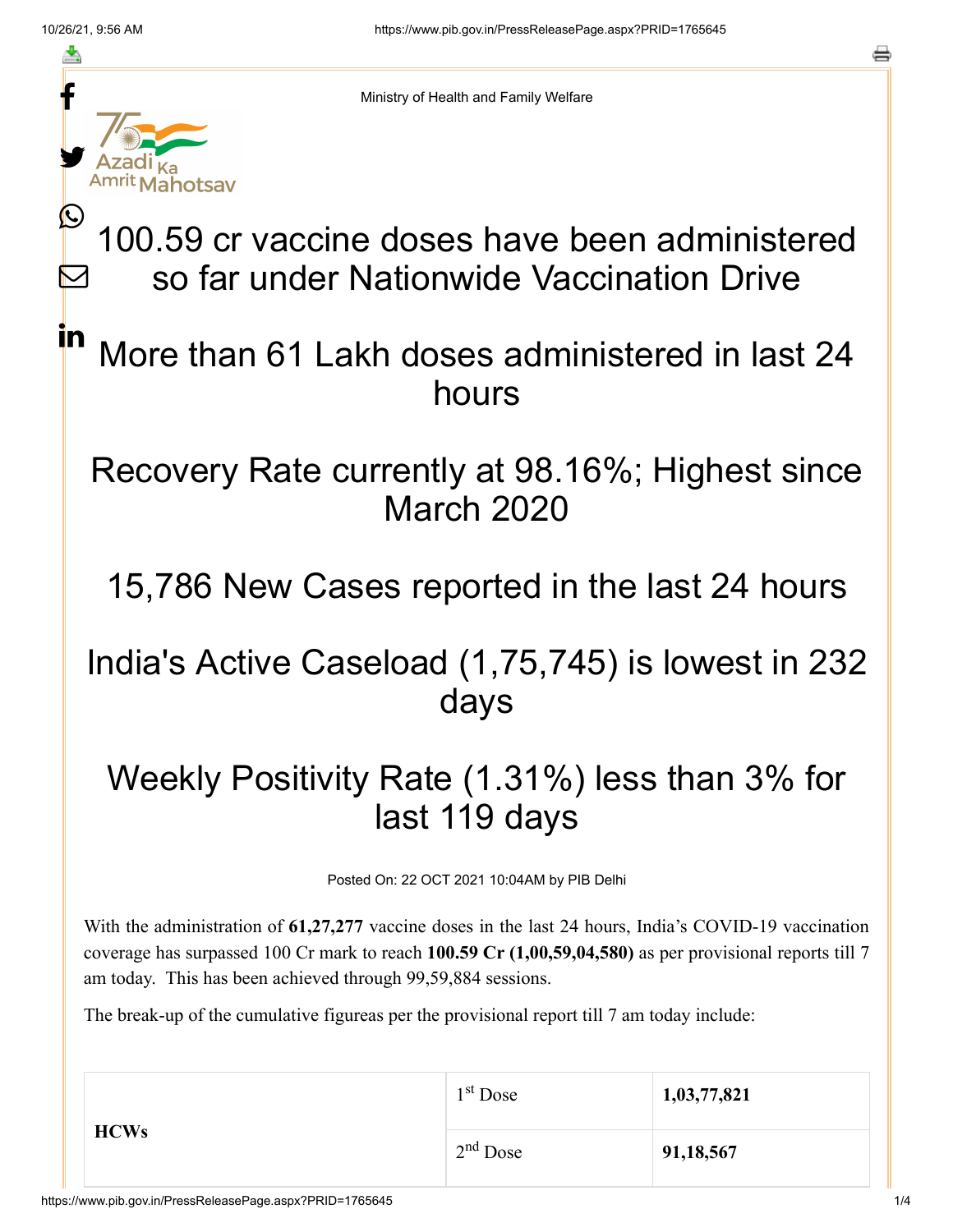| f                     |                       | $1st$ Dose           | 1,83,68,689    |
|-----------------------|-----------------------|----------------------|----------------|
|                       | <b>FLWs</b>           | $2nd$ Dose           | 1,56,36,899    |
| $\bigcirc$            |                       | $1st$ Dose           | 40,22,21,442   |
| Age Group 18-44 years |                       | $2nd$ Dose           | 11,99,53,006   |
| $\color{red}\sum$     |                       | 1 <sup>st</sup> Dose | 17,06,81,028   |
| in                    | Age Group 45-59 years | $2nd$ Dose           | 8,90,38,061    |
|                       |                       | $1st$ Dose           | 10,74,03,593   |
|                       | Over 60 years         | $2nd$ Dose           | 6,27,71,243    |
|                       | <b>Total</b>          |                      | 1,00,59,04,580 |

The recovery of **18,641** patients in the last 24 hours has increased the cumulative tally of recovered patients (since the beginning of the pandemic) to **3,35,14,449.**

Consequently, India's recovery rate stands at **98.16%**. Recovery Rate is currently at its highest peak since March 2020.

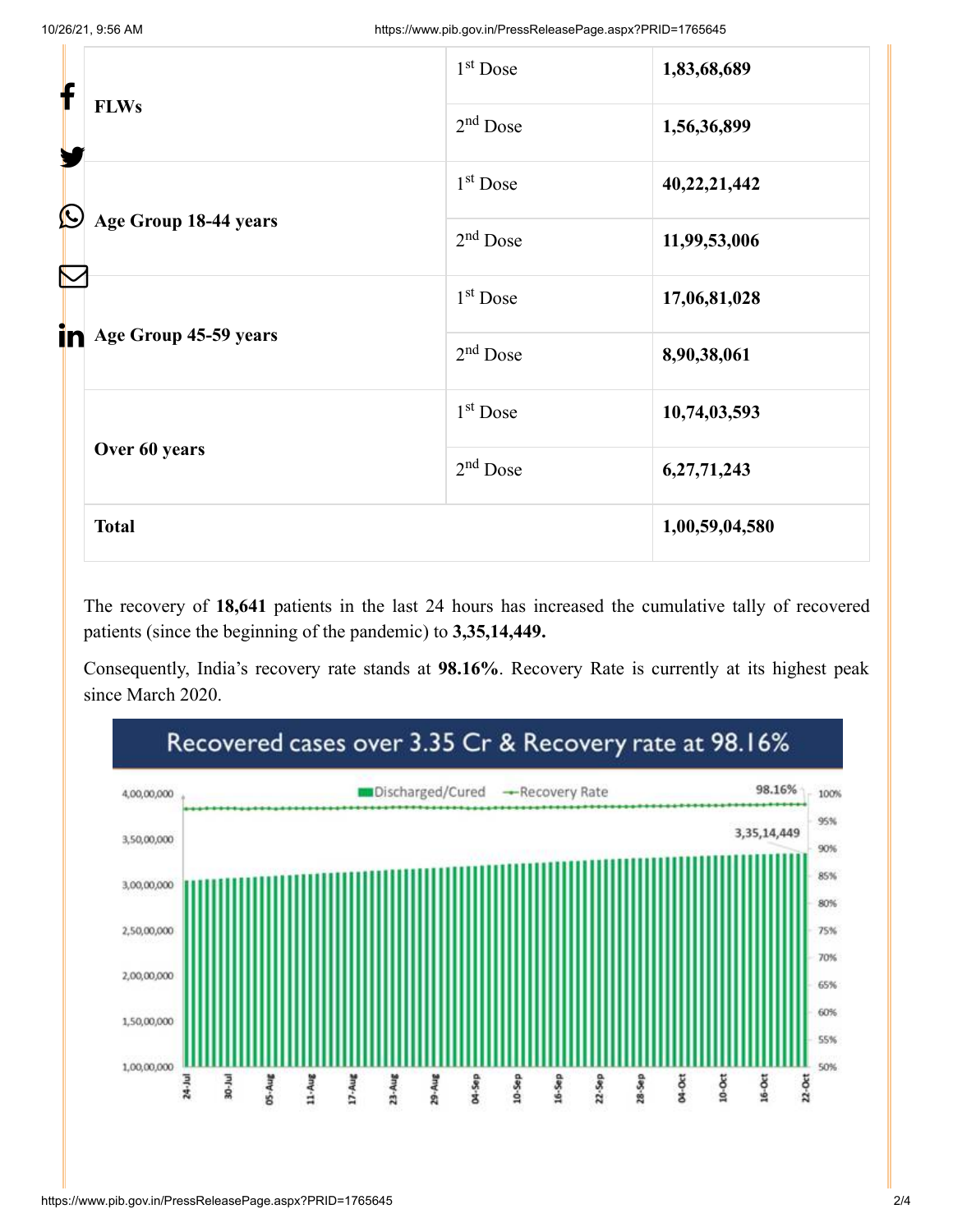Sustained and collaborative efforts by the Centre and the States/UTs continue the trend of less than 50,000 Daily New Cases that is being reported for 117 consecutive days now. f

**15,786 new cases** were reported in the last 24 hours.



The Active Caseload remains below 2 lakh mark and is presently at **1,75,745 which is lowest in 232 days.** Active cases presently constitute **0.51%** of the country's total Positive Cases, which **is lowest since March 2020.**



The testing capacity across the country continues to be expanded. The last 24 hours saw a total of 13,24,263tests being conducted. India has so far conducted over **59.70 Cr (59,70,66,481**) cumulative tests.